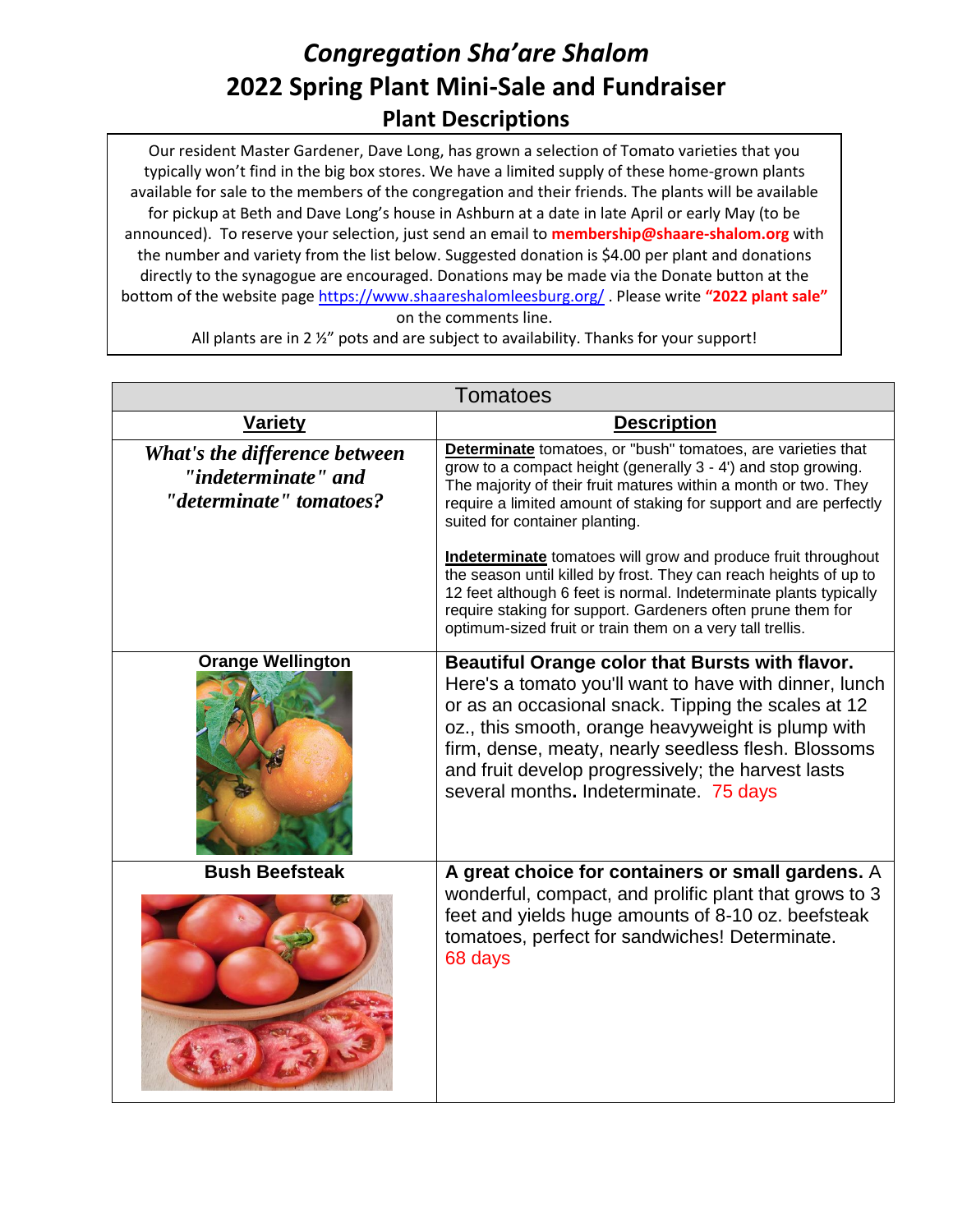| Galahad                  | 2020 AAS Winner. Galahad is a brave new tomato<br>variety that has a high level of Late Blight resistance<br>because both parents are resistant. Galahad is a<br>high-yielding, great tasting tomato that grows on a<br>strong sturdy plant. The sweet, meaty flavor is better<br>than that of the comparison varieties and boasts of<br>being crack resistant. Determinate. 70 days |
|--------------------------|--------------------------------------------------------------------------------------------------------------------------------------------------------------------------------------------------------------------------------------------------------------------------------------------------------------------------------------------------------------------------------------|
| <b>Genuwine</b>          | Better than Heirloom. These luscious, ruby-red<br>slicers are the result of a cross of Brandywine and<br>Costoluto Genovese, two of the most delicious<br>heirloom varieties. This fusion produces beautiful,<br>slightly squat, globe-shaped tomatoes with the most<br>delectable flavor. Indeterminate. 70 days                                                                    |
| <b>Orange Brandywine</b> | Deep orange with that favorite Brandywine flavor.<br>In the true nature of the famed Brandywine name,<br>this uniquely colored tomato boasts huge, 1 pound<br>beefsteaks with exquisitely smooth flesh that is richly<br>sweet with a touch of spice. Maybe the best orange<br>beefsteak available. Strong, potato-leaf plants are<br>very high yielding. Indeterminate. 80 days     |
| <b>Momotaro</b>          | One of the most popular tomatoes in Japan. Its<br>flavor is an intricate and harmonious combination of<br>sweet and tangy that has won several tomato tasting<br>contests. The radiant pink slicers weigh 6-7 ounces.<br>Momotaro is durable, heat tolerant, and crack<br>resistant with good storability. Indeterminate. 70 days                                                    |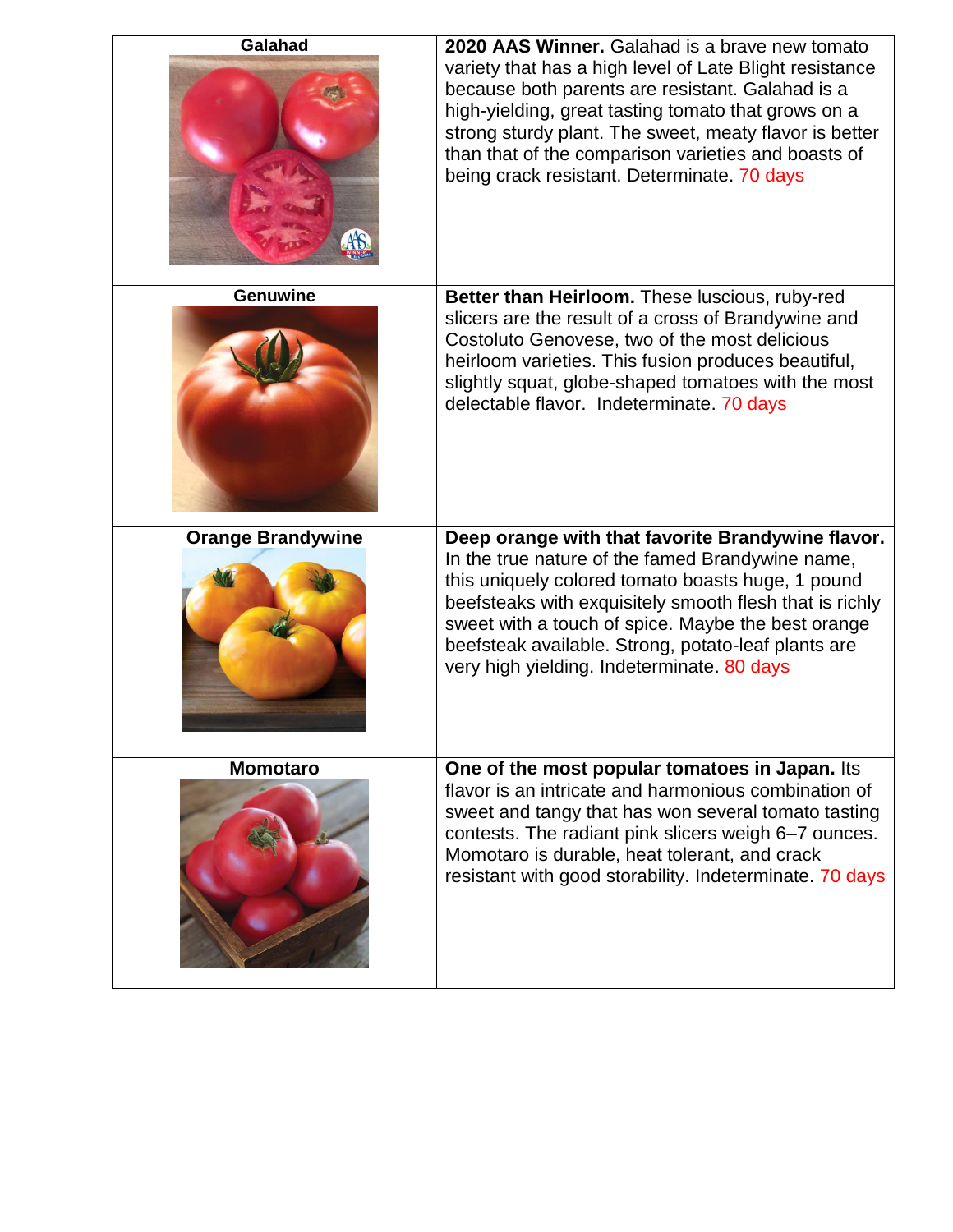| Striking red sauce tomato with yellow streaks.<br>Speckled Roman is an elongated plum tomato, avg.<br>6-8 oz., with bright red skin and golden streaks.<br>Meaty red flesh has little juice, is good for fresh<br>eating, and cooks quickly into sauce. Excellent<br>flavor. Indeterminate. 85 days                                                                                                                      |
|--------------------------------------------------------------------------------------------------------------------------------------------------------------------------------------------------------------------------------------------------------------------------------------------------------------------------------------------------------------------------------------------------------------------------|
| Enormous size and flavor. These Romas are plum-<br>shaped, incredibly meaty, and enormous - up to 5"<br>long and 3" across. Skin peels away easily after par-<br>boiling, which means less fuss, less mess and more<br>delicious, thick, creamy sauce! Indeterminate. 80<br>days                                                                                                                                         |
| Beautiful red paste tomatoes. Remarkably uniform,<br>firm, orange/red fruit in clusters of 4-5. Reaching<br>about 4 $\frac{1}{2}$ inches long and 1 $\frac{1}{2}$ inches across, they're<br>moist and meaty and cook down quickly for old<br>world-flavored sauce, soup, or ketchup. Good<br>resistance to blossom-end rot. Indeterminate. 70<br>days.                                                                   |
| <b>Nearly Seedless Paste Tomato. An exceptional</b><br>strain with improved fruit shape and earlier ripening.<br>The vigorous, plants produce huge fruit, 3 by 5<br>inches that are the meatiest sauce tomatoes<br>imaginable. A signature characteristic of Oregon Star<br>is its variability in fruit shape. Regardless of<br>appearance, your harvest will make the richest soups<br>and sauces. Determinate. 80 days |
|                                                                                                                                                                                                                                                                                                                                                                                                                          |